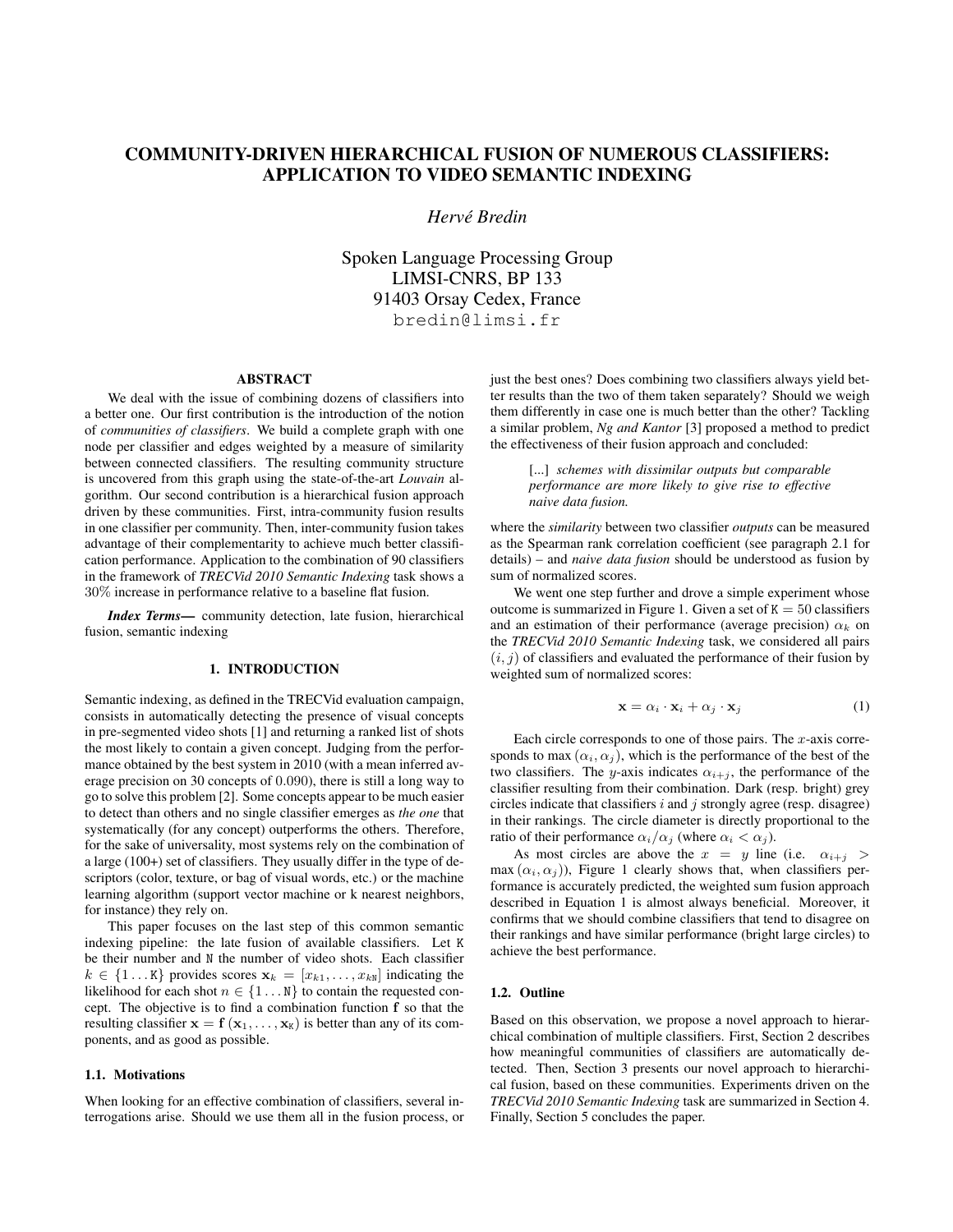

Fig. 1. Which classifiers should we combine?

## 2. COMMUNITIES OF CLASSIFIERS

This section introduces one of the main contributions of this paper: the notion of communities of classifiers.

#### 2.1. Classifiers agreement

For each classifier k, the raw scores  $x_k$  are sorted and converted into ranks  $\mathbf{r}_k \in \{1 \dots N\}$ , so that  $r_{kn} = 1$  (resp. N) for the shot whose value  $x_{kn}$  is the maximum (resp. minimum). Let us denote  $\rho_{ij}$  the Spearman rank correlation coefficient of two classifiers  $i$  and  $j$ :

$$
\rho_{ij} = \frac{\sum_{n=1}^{n=M} (r_{in} - \overline{r_i}) (r_{in} - \overline{r_j})}{\sqrt{\sum_{n=1}^{n=M} (r_{in} - \overline{r_i})^2 \sum_{n=1}^{n=M} (r_{in} - \overline{r_j})^2}}
$$
(2)

 $\rho_{ij}$  ranges from  $-1$  (one ranking is the exact opposite of the other one) to 1 (rankings are identical).  $\rho_{ij} = 0$  can be understood as classifiers being independent from each other. We then define the agreement  $A_{ij}$  between two classifiers i and j:

$$
A_{ij} = \max(0, \rho_{ij})
$$
 (3)

#### 2.2. Classifiers (social) network

A complete undirected graph  $G$  is constructed with one node per classifier. Each pair of classifiers  $(i, j)$  is connected by an undirected edge, whose weight is directly proportional to  $A_{ij}$ . An instance of such a graph is drawn in Figure 2 for the TRECVid 2010 concept *Computers*. For the sake of clarity, most edges are not drawn here – but do remember that the graph is complete. It is represented using the so-called *spring layout*. Therefore, classifiers with higher  $A_{ij}$ tend to be positioned closer to each other.

Looking at the relative position of classifiers, it appears that some kind of community structure naturally emerges. As in a social network, several groups of classifiers are more strongly connected internally than with the rest of the network. One can partially explain this structure by the low-level descriptors used internally by the classifiers. This information is denoted by the shape of the nodes in Figure 2. For instance, classifiers based on color descriptors (circles) seem to agglutinate, as do classifiers based on audio features (diamonds). Finally, the size of nodes in Figure 2 is directly proportional to the performance of the corresponding classifier. Therefore, best performing classifiers (i.e. larger nodes) also tend to agglutinate



Fig. 2. Communities of classifiers for concept *Computers*

as they provide rankings that are closer to the true ranking than bad ones – therefore closer to each other...

#### 2.3. Automatic community detection

In order to make use of this unique property, we rely on the so-called *Louvain* approach for automatic community detection proposed by *Blondel et al.*, and apply it on graph  $G$  previously defined in paragraph 2.2. It is a heuristic method that is based on the maximization of modularity Q:

$$
Q = \frac{1}{\sum_{i,j} A_{ij}} \sum_{i,j} \left[ A_{ij} - \frac{\sum_{k} A_{ik} \sum_{k} A_{kj}}{\sum_{i,j} A_{ij}} \right] \delta_{ij} \qquad (4)
$$

where  $\delta_{ij} = 1$  if classifiers i and j are members of the same community,  $0$  otherwise.  $Q$  can be seen as a measure of the quality of the detected communities. It increases when communities have stronger intra-community and weaker inter-community edges [4].

Starting with as many communities as there are nodes, the *Louvain* approach looks at all nodes for a potential change of community resulting in a higher modularity. Once modularity can no longer be improved, a new graph is built – in which every community is a node and edges are weighted by the sum of the corresponding edges in the original graph. This process is repeated until the maximum of modularity is attained. For a more detailed description and analysis of the algorithm, the interested reader might want to have a look at reference [5].

With no objective groundtruth to compare with, it is difficult to evaluate the detected communities. However, looking at Figure 2 and the five detected communities (A to E), it seems the *Louvain* algorithm did a good job finding communities related to the nature of the low-level descriptors on which classifiers are based. In particular, a dotted edge between a pair of classifiers indicates that they are based on the very same descriptors and they only differ in the machine learning algorithm they rely on. None of these pairs is split into two different communities.

## 3. COMMUNITY-DRIVEN HIERARCHICAL FUSION

Figure 3 summarizes our second main contribution: a novel approach to hierarchical fusion. It can be divided into three consecutive steps.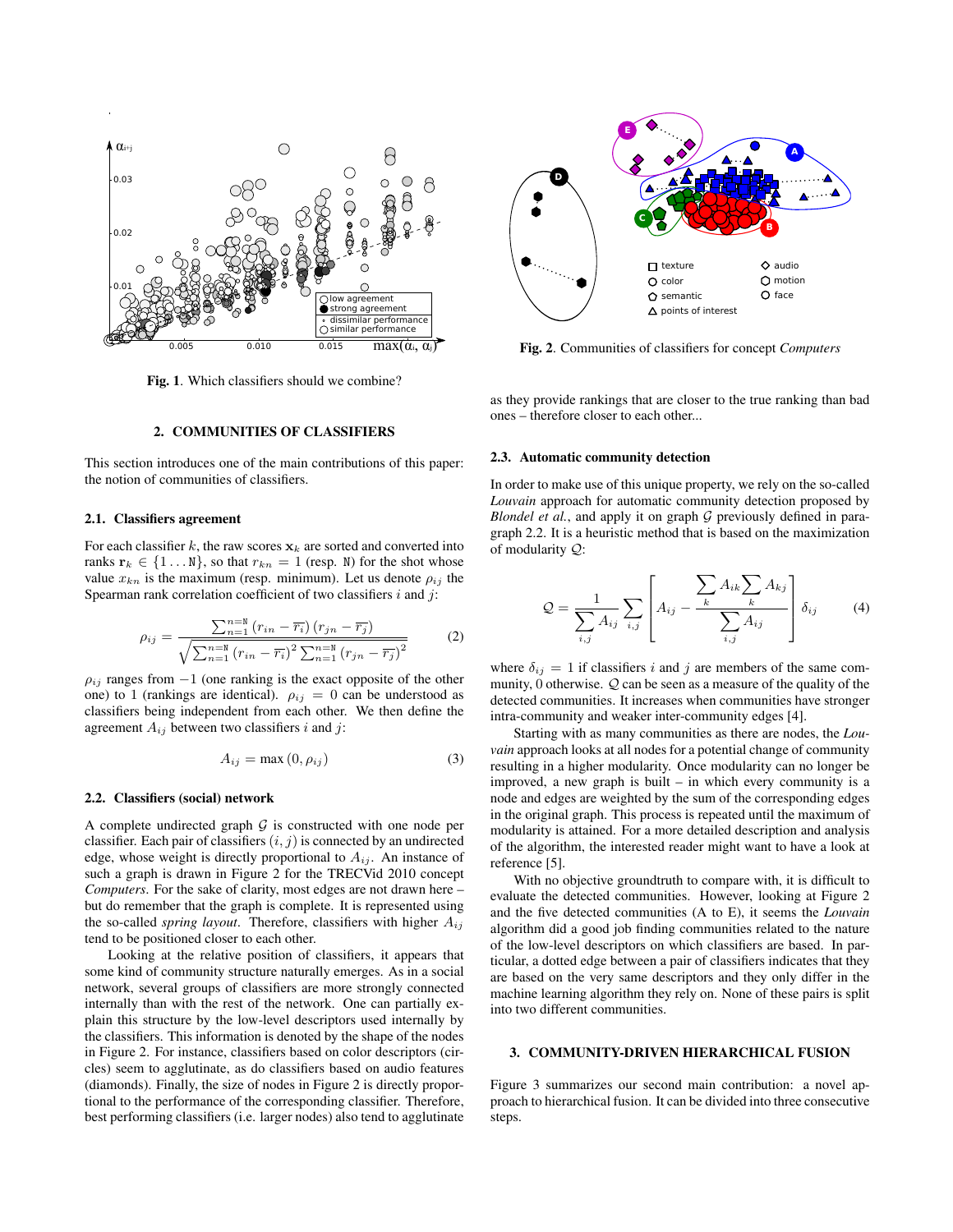

Fig. 3. Community-driven hierarchical fusion

- Step 1: community detection. Classifiers are automatically grouped into C communities using the *Louvain* method described in Section 2.  $C = 5$  communities (A to E) are detected in Figure 2. This step is completely unsupervised as it is only based on the scores  $x_k$  provided by the classifiers on the test set,  $k \in \{1...K\}$ .
- Step 2: intra-community fusion. Classifiers from each community are combined by simple sum of normalized scores, in order to obtain one new classifier per community (classifiers A to E in Figure 3):

$$
\mathbf{x}_{c} = \sum_{k=1}^{k=K} \delta_{c} \left( k \right) \widehat{\mathbf{x}_{k}}
$$
 (5)

with  $\delta_c(k) = 1$  if classifier k is part of community c (and 0) otherwise). Those new classifiers are expected to be at least as good as the best of their components (like classifiers B to E in Figure 3) and can sometimes lead to much better performance (classifier A). This step is also completely unsupervised.

Step 3: inter-community fusion. Since they come from different communities, these new *community classifiers* are very likely to output very dissimilar scores and rankings. Therefore, as proposed in paragraph 1.1, they are combined using weighted sum fusion of normalized scores:

$$
\mathbf{x} = \sum_{c=1}^{c=0} \alpha_c \widehat{\mathbf{x}_c} \tag{6}
$$

To this end, the performance  $\alpha_c$  of each of these new *community classifiers* needs to be estimated using a development set: this makes this step supervised.

Steps 2 and 3 both rely on normalized scores. We investigated multiple normalization techniques (min/max,  $\sigma/\mu$ , TanH) but only report on the one that proved to be the best, TanH normalization [6]:

$$
\widehat{x_{kn}} = \frac{1}{2} \left\{ \tanh \left[ 0.01 \left( \frac{x_{kn} - \mu_k}{\sigma_k} \right) \right] + 1 \right\} \tag{7}
$$

with  $\mu_k$  (resp.  $\sigma_k$ ) is the mean (resp. standard deviation) of scores provided by classifier  $k$  on test set.

### 4. EXPERIMENTS

In the framework of *TRECVid 2010 Semantic Indexing* task [1], NIST and Quaero provided participants with two corpora annotated with 50 concepts: 120k shots for the development set,  $N = 150k$ shots for the test set. In order to evaluate the performance of our proposed approach for fusion, we gathered the scores on development and test sets of  $K = 90$  classifiers donated by the IRIM consortium [7]. We compared our community-driven hierarchical fusion approach with several others:

• two flat fusion baselines (all classifiers belong to the same community) with or without score normalization:

$$
\mathbf{x} = \sum_{k=1}^{k=K} \alpha_k \widehat{\mathbf{x}_k} \tag{8}
$$

- one hierarchical fusion approach with random communities (results are averaged on 50 different runs),
- two community-driven hierarchical approaches where communities are obtained using complete-link or single-link agglomerative clustering [8] based on the similarity matrix A. The agglomerative clustering stops when the similarity between current clusters (communities) is lower than a tuned threshold  $\theta$ .

We report in Table 1 both the arithmetic and geometric means of extended inferred average precision (xinfAP) over all 50 concepts [9]. However, since some concepts are much easier to detect than others, we claim that geometric mean makes more sense as a given relative improvement for one concept will have the same impact on the overall value, whatever that concept is. Focusing on the arithmetic mean will tend to bias the results in favor of methods performing well on easy concepts (xinfAP varies from less than 0.001 up to more than 0.700 depending on the concept).

| <b>Fusion</b>       | Ari. mean xinfAP      |           | Geo. mean xinfAP  |           |
|---------------------|-----------------------|-----------|-------------------|-----------|
| Flat (no norm.)     | $0.0595 \quad (-3\%)$ |           | $0.0186$ $(-9\%)$ |           |
| Flat (TanH)         | 0.0614                |           | 0.0204            |           |
| Random $(50\times)$ | 0.0618                | $(+1\%)$  | 0.0214            | $(+5\%)$  |
| Complete-link*      | 0.0679                | $(+11\%)$ | 0.0266            | $(+31\%)$ |
| Single-link*        | 0.0686                | $(+12%)$  | 0.0258            | $(+27%)$  |
| Louvain             | 0.0634                | $(+3%)$   | 0.0264            | $(+30\%)$ |

Table 1. Results for 50 concepts on TRECVid 2010 test set. Improvement over Flat (TanH) is shown between brackets.

Results obtained by the flat fusion approaches show that score normalization is very beneficial, especially for sum-based fusion techniques like ours: it prevents one bad classifier from outweighing all others simply because it outputs scores in a higher range. The +5% improvement brought by the *Random* approach also needs to be highlighted. It shows that, however classifiers are grouped together, hierarchical fusion appears to be a good practice. Results marked with a star \* are biased, in that they depend on the threshold  $\theta$  that is optimized on the test set. Figure 4 shows how the choice of  $\theta$  may affect the performance.

All in all, Table 1 shows that our proposed approach and its variant based on complete-link clustering yield the best performance with a 30% relative improvement over flat fusion baseline. However, Figure 4 brings to light that our preferred approach has the strong advantage not to depend on an additional threshold for which bad tuning could be catastrophic.